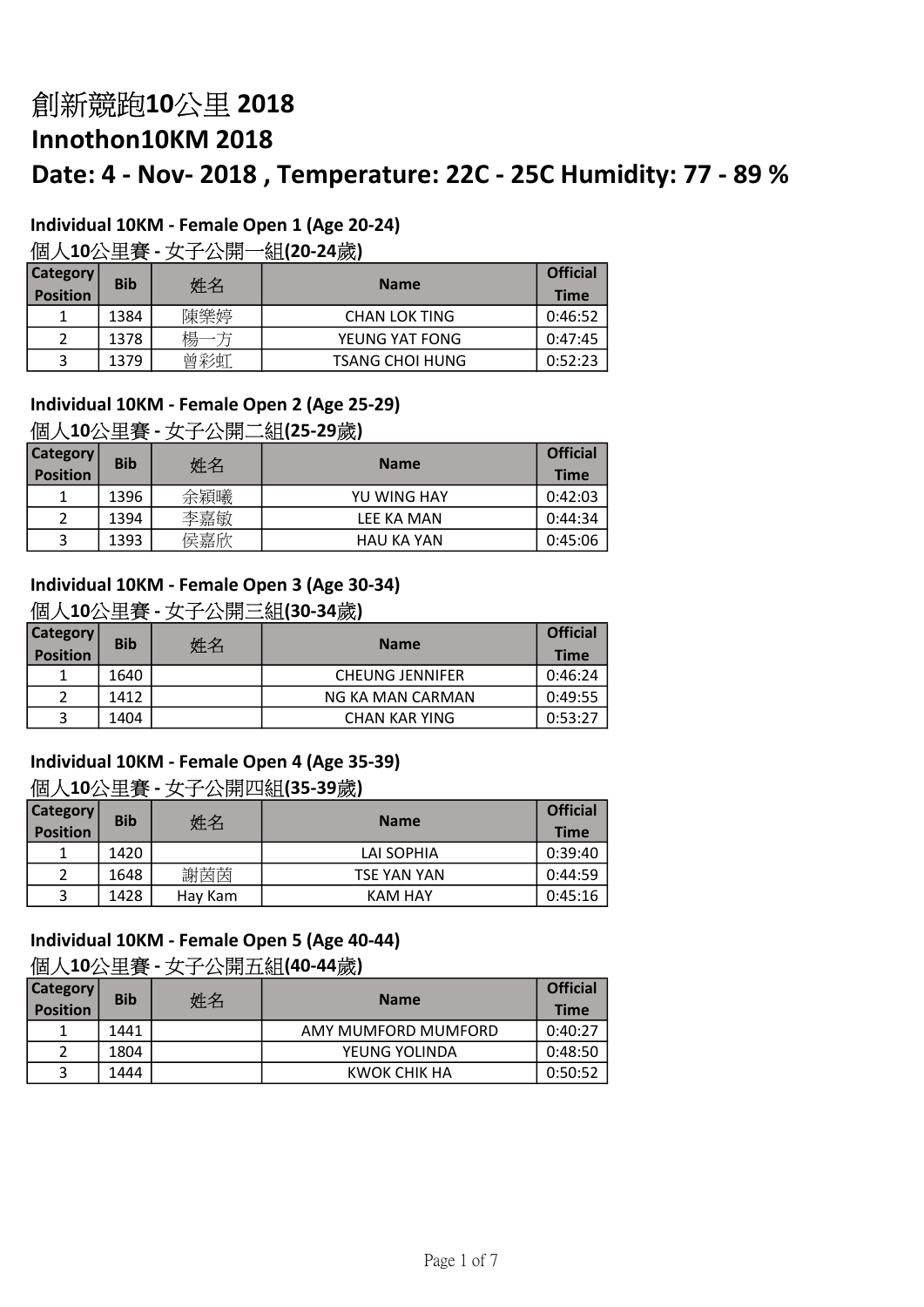# Individual 10KM - Female Senior 1 (Age 45-49)

# 個人10公里賽 - 女子先進一組(45-49歲)

| Category  <br><b>Position</b> | <b>Bib</b> | 姓名           | <b>Name</b>       | <b>Official</b><br><b>Time</b> |
|-------------------------------|------------|--------------|-------------------|--------------------------------|
|                               | 1657       | <b>KAREN</b> | LUI SHUK HAN      | 0:46:37                        |
|                               | 1470       | 石海慧          | <b>SHEK FIONA</b> | 0:47:32                        |
| 3                             | 1464       |              | LIANG SHI QIONG   | 0:49:35                        |

#### Individual 10KM - Female Senior 2 (Age 50 or above) 個人10公里賽 - 女子子先進二組(50歲或以上)

| Category <sup>y</sup><br><b>Position</b> | <b>Bib</b> | 姓名  | <b>Name</b>                | <b>Official</b><br>Time |
|------------------------------------------|------------|-----|----------------------------|-------------------------|
|                                          | 1486       |     | KONG ANGELINA              | 0:44:46                 |
| າ                                        | 1490       | 馮惠群 | <b>FUNG WAI KWAN CINDY</b> | 0:51:41                 |
| 3                                        | 1488       | 李佩琴 | LEE PUI KAM                | 0:52:26                 |

### Individual 10KM - Female Youth (Age 16-19)

#### 個人10公里賽 - 女子青年組(16-19歲)

| <b>Category</b><br><b>Position</b> | <b>Bib</b> | 姓名  | <b>Name</b>         | <b>Official</b><br><b>Time</b> |
|------------------------------------|------------|-----|---------------------|--------------------------------|
|                                    | 1372       | 吳梓晴 | <b>NG NICLI</b>     | 0:51:01                        |
| 2                                  | 1371       | 周卓瑩 | <b>CHAU JACINTA</b> | 0:57:40                        |
| 3                                  |            |     |                     |                                |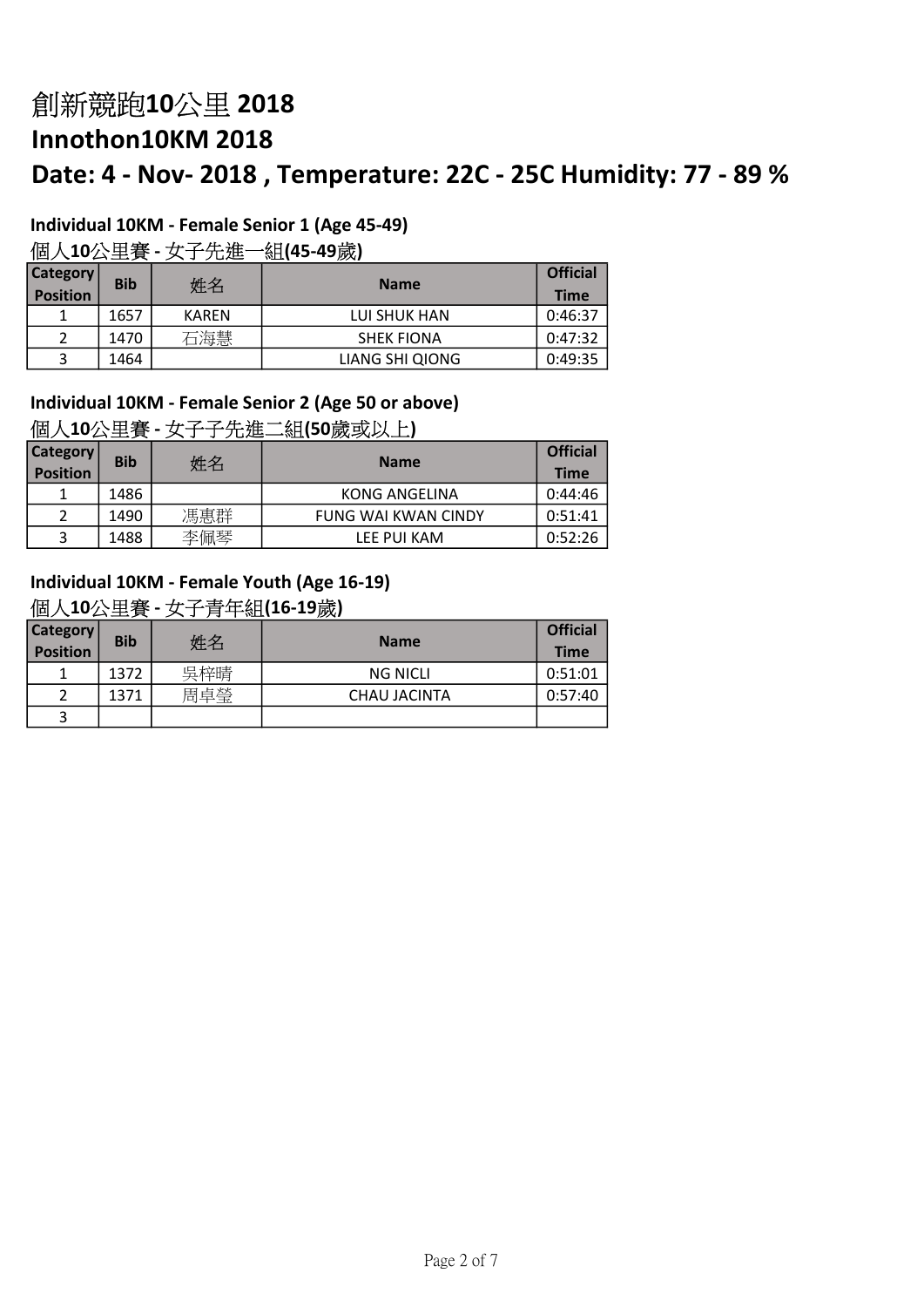# Individual 10KM - Male Open 1 (Age 20-24)

## 個人10公里賽 - 男子公開一組(20-24歲)

| <b>Category</b><br><b>Position</b> | <b>Bib</b> | 姓名  | <b>Name</b>           | <b>Official</b><br><b>Time</b> |
|------------------------------------|------------|-----|-----------------------|--------------------------------|
|                                    | 1683       | 陳家強 | <b>CHAN KA KEUNG</b>  | 0:38:17                        |
|                                    | 1017       | 姚尚然 | YIU SHEUNG YIN        | 0:38:37                        |
| 3                                  | 1027       | 曾敬文 | <b>TSANG KING NAN</b> | 0:39:17                        |

# Individual 10KM - Male Open 2 (Age 25-29)

#### 個人10公里賽 - 男子公開二組(25-29歲)

| <b>Category</b><br><b>Position</b> | <b>Bib</b> | 姓名    | <b>Name</b>              | <b>Official</b><br><b>Time</b> |
|------------------------------------|------------|-------|--------------------------|--------------------------------|
|                                    | 1049       | 山本 郁平 | YAMAMOTO IKUHEI          | 0:39:04                        |
|                                    | 1042       | 盧志揚   | LO CHI YEUNG             | 0:39:49                        |
| 3                                  | 1054       |       | <b>HUI MAN LOK CHASE</b> | 0:40:10                        |

#### Individual 10KM - Male Open 3 (Age 30-34)

### 個人10公里賽 - 男子公開三組(30-34歲)

| Category <sup>®</sup><br><b>Position</b> | <b>Bib</b> | 姓名  | <b>Name</b>   | <b>Official</b><br><b>Time</b> |
|------------------------------------------|------------|-----|---------------|--------------------------------|
|                                          | 1537       | 葉東海 | YIP TUNG HOI  | 0:36:01                        |
|                                          | 1074       | 袁國熙 | YUEN KWOK HEI | 0:37:39                        |
| 3                                        | 1091       | 高梓揚 | KO TSZ YEUNG  | 0:39:22                        |

# Individual 10KM - Male Open 4 (Age 35-39) 個人10公里賽 - 男子公開四組(35-39歲)

|   | <b>Bib</b> | 姓名  | <b>Name</b>          | <b>Official</b><br><b>Time</b> |
|---|------------|-----|----------------------|--------------------------------|
|   | 1104       | 賴吉  | <b>LAI KAT</b>       | 0:37:39                        |
|   | 1723       | 鄭學森 | <b>CHENG HOK SUM</b> | 0:37:53                        |
| 3 | 1114       | 謝振雄 | <b>TSE CHUN HUNG</b> | 0:38:00                        |

# Individual 10KM - Male Open 5 (Age 40-44)

#### 個人10公里賽 - 男子公開五組(40-44歲)

| <b>Category</b><br><b>Position</b> | <b>Bib</b> | 姓名  | <b>Name</b>         | <b>Official</b><br><b>Time</b> |
|------------------------------------|------------|-----|---------------------|--------------------------------|
|                                    | 1580       | 杨宏  | YANG HONG           | 0:38:25                        |
| 2                                  | 1163       | 陳子麟 | <b>CHAN TSZ LUN</b> | 0:39:59                        |
| 3                                  | 1165       | 鍾浩然 | CHUNG HO YIN        | 0:41:01                        |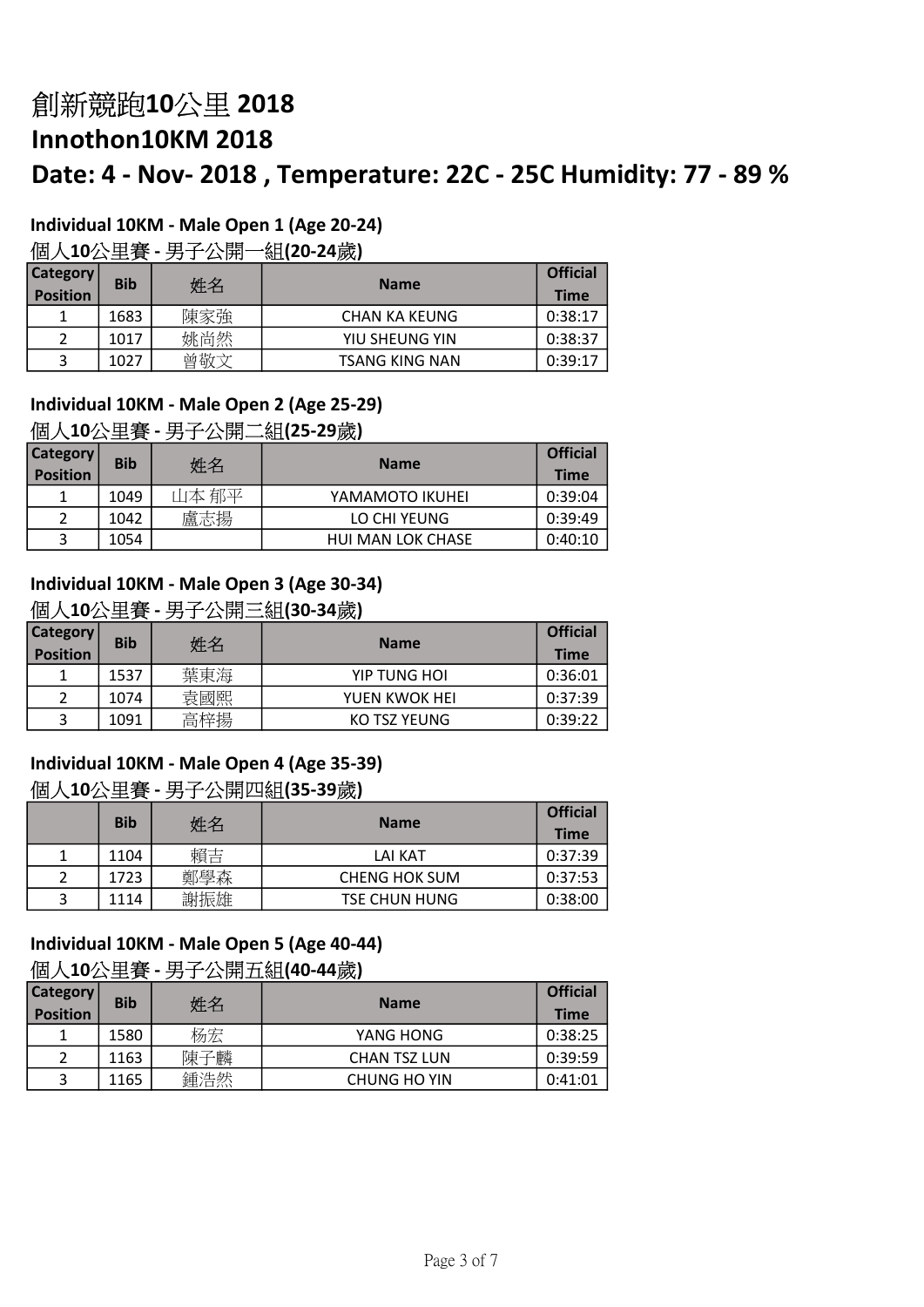# Individual 10KM - Male Senior 1 (Age 45-49)

## 個人10公里賽 - 男子先進一組(45-49歲)

| <b>Category</b><br><b>Position</b> | <b>Bib</b> | 姓名  | <b>Name</b>         | <b>Official</b><br><b>Time</b> |
|------------------------------------|------------|-----|---------------------|--------------------------------|
|                                    | 1218       | 胡梓軒 | WOO CHE HIN RICKY   | 0:41:28                        |
|                                    | 1246       | 陳偉琪 | <b>CHAN WAI KAY</b> | 0:41:43                        |
| 3                                  | 1766       |     | <b>CHAN KA LUN</b>  | 0:41:54                        |

# Individual 10KM - Male Senior 2 (Age 50-54)

#### 個人10公里賽 - 男子先進二組(50-54歲)

| <b>Category</b><br>Position | <b>Bib</b> | 姓名  | <b>Name</b>         | <b>Official</b><br><b>Time</b> |
|-----------------------------|------------|-----|---------------------|--------------------------------|
|                             | 1290       | 金永強 | KAM WING KEUNG      | 0:39:54                        |
|                             | 1270       | 朱偉成 | <b>CHU WAI SING</b> | 0:41:27                        |
|                             | 1779       | 黎偉盛 | LAI WAI SING        | 0:41:34                        |

#### Individual 10KM - Male Senior 3 (Age 55-59)

#### 個人10公里賽 - 男子先進三組(55-59歲)

| <b>Category</b><br><b>Position</b> | <b>Bib</b> | 姓名  | <b>Name</b>          | <b>Official</b><br><b>Time</b> |
|------------------------------------|------------|-----|----------------------|--------------------------------|
|                                    | 1345       | 張佐兒 | <b>CHEUNG GEORGE</b> | 0:42:40                        |
|                                    | 1333       | 沈建華 | SHAM KIN WAH         | 0:42:40                        |
| 3                                  | 1673       | 李秉新 | LEE PING SUN SUNNY   | 0:43:39                        |

#### Individual 10KM - Male Veteran (60 or above)

### 個人10公里賽 - 男子元老組(60歲或以上)

| Category <sup>®</sup><br><b>Position</b> | <b>Bib</b> | 姓名  | <b>Name</b>          | <b>Official</b><br><b>Time</b> |
|------------------------------------------|------------|-----|----------------------|--------------------------------|
|                                          | 1665       | 梁俊傑 | LEUNG CHUN KIT       | 0:42:37                        |
|                                          | 1353       |     | <b>GREER KENNETH</b> | 0:45:53                        |
| 3                                        | 1349       | 濮將華 | POK CHEONGSAM WAH    | 0:49:34                        |

#### Individual 10KM - Male Youth (Age 16-19) 個人10公里賽 - 男子青年組(16-19歲)

| <b>Category</b><br>Position | <b>Bib</b> | 姓名  | <b>Name</b>        | <b>Official</b><br><b>Time</b> |
|-----------------------------|------------|-----|--------------------|--------------------------------|
|                             | 1010       | 黃永立 | <b>WONG ANDREW</b> | 0:40:57                        |
|                             | 1007       | 李啟駿 | LEE KAI CHUN       | 0:40:57                        |
|                             | 1008       | 梁朝昇 | LEUNG CHIU YUK     | 0:42:34                        |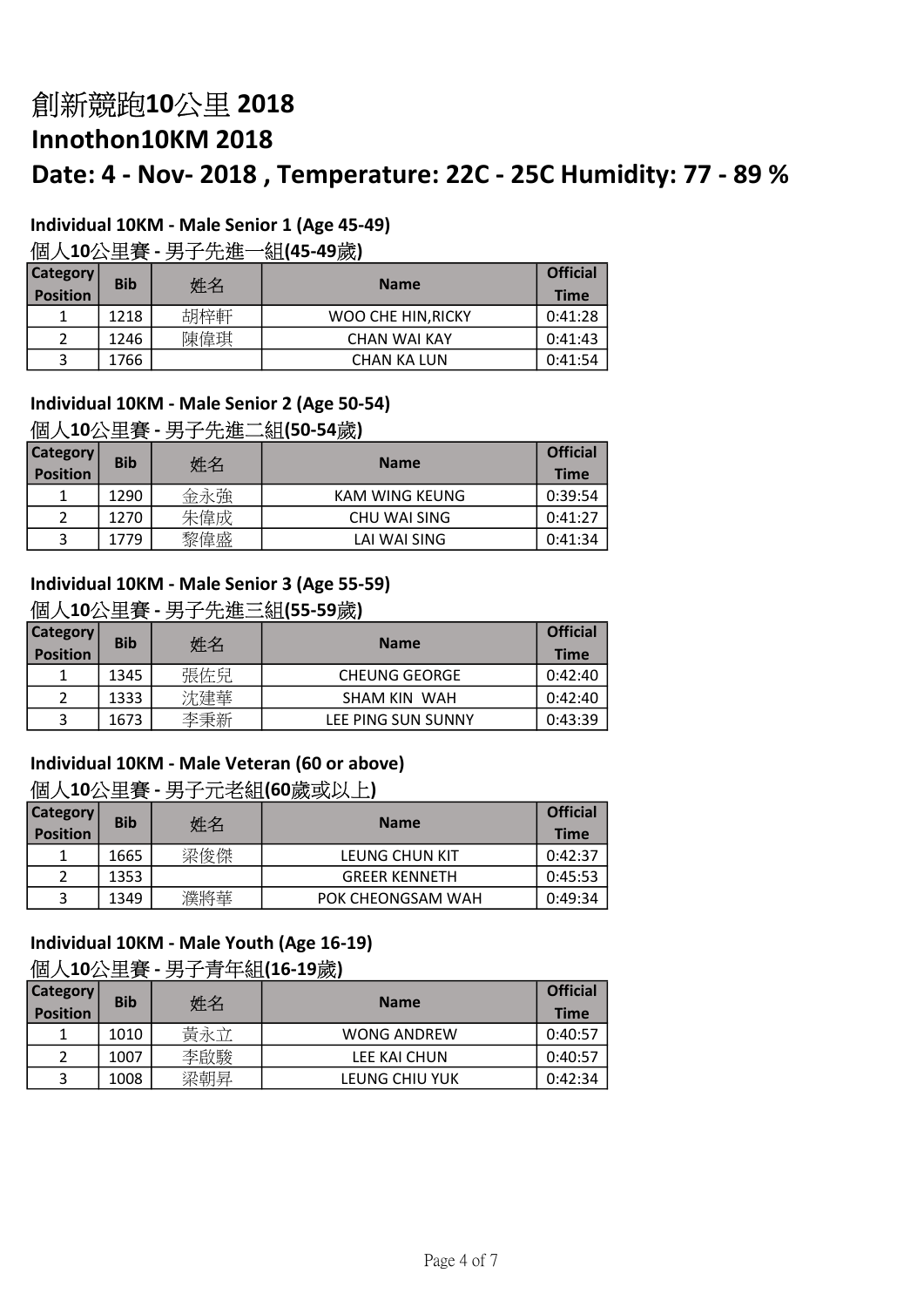# Individual 3KM - Female Youth 1 (Age 10-11)

# 個人3公里賽 - 女子少年一組(10-11歲)

| <b>Category</b><br><b>Position</b> | <b>Bib</b> | 姓名  | <b>Name</b>              | <b>Official</b><br><b>Time</b> |
|------------------------------------|------------|-----|--------------------------|--------------------------------|
|                                    | 3025       |     | <b>FLORENCE WILLIAMS</b> | 0:11:59                        |
|                                    | 3026       | 蔡澤熹 | <b>CHOI CHAK HEI</b>     | 0:12:24                        |
|                                    | 3027       | 麗淇  | <b>MAN LAI KI NICOLE</b> | 0:12:46                        |

# Individual 3KM - Female Youth 2 (Age 12-13)

## 個人3公里賽 - 女子少年二組(12-13歲)

| <b>Category</b><br><b>Position</b> | <b>Bib</b> | 姓名  | <b>Name</b>             | <b>Official</b><br><b>Time</b> |
|------------------------------------|------------|-----|-------------------------|--------------------------------|
|                                    | 3032       | 曾凱瑩 | <b>TSANG HOI YING</b>   | 0:12:40                        |
|                                    | 3031       | 陳樂桐 | <b>CHAN LOK TUNG</b>    | 0:13:23                        |
|                                    | 3040       |     | <b>TSEUNG YUEN WING</b> | 0:19:20                        |

### Individual 3KM - Female Youth 3 (Age 14-15)

#### 個人3公里賽 - 女子少年三組(14-15歲)

| <b>Category</b><br><b>Position</b> | <b>Bib</b> | 姓名  | <b>Name</b>       | <b>Official</b><br><b>Time</b> |
|------------------------------------|------------|-----|-------------------|--------------------------------|
|                                    | 3033       | 江梓澄 | KONG TSZ CHING    | 0:12:50                        |
| 2                                  | 3046       | 藍若天 | <b>LAM YORK</b>   | 0:13:50                        |
| 3                                  | 3034       | 何芷蕎 | <b>HO TSZ KIU</b> | 0:16:58                        |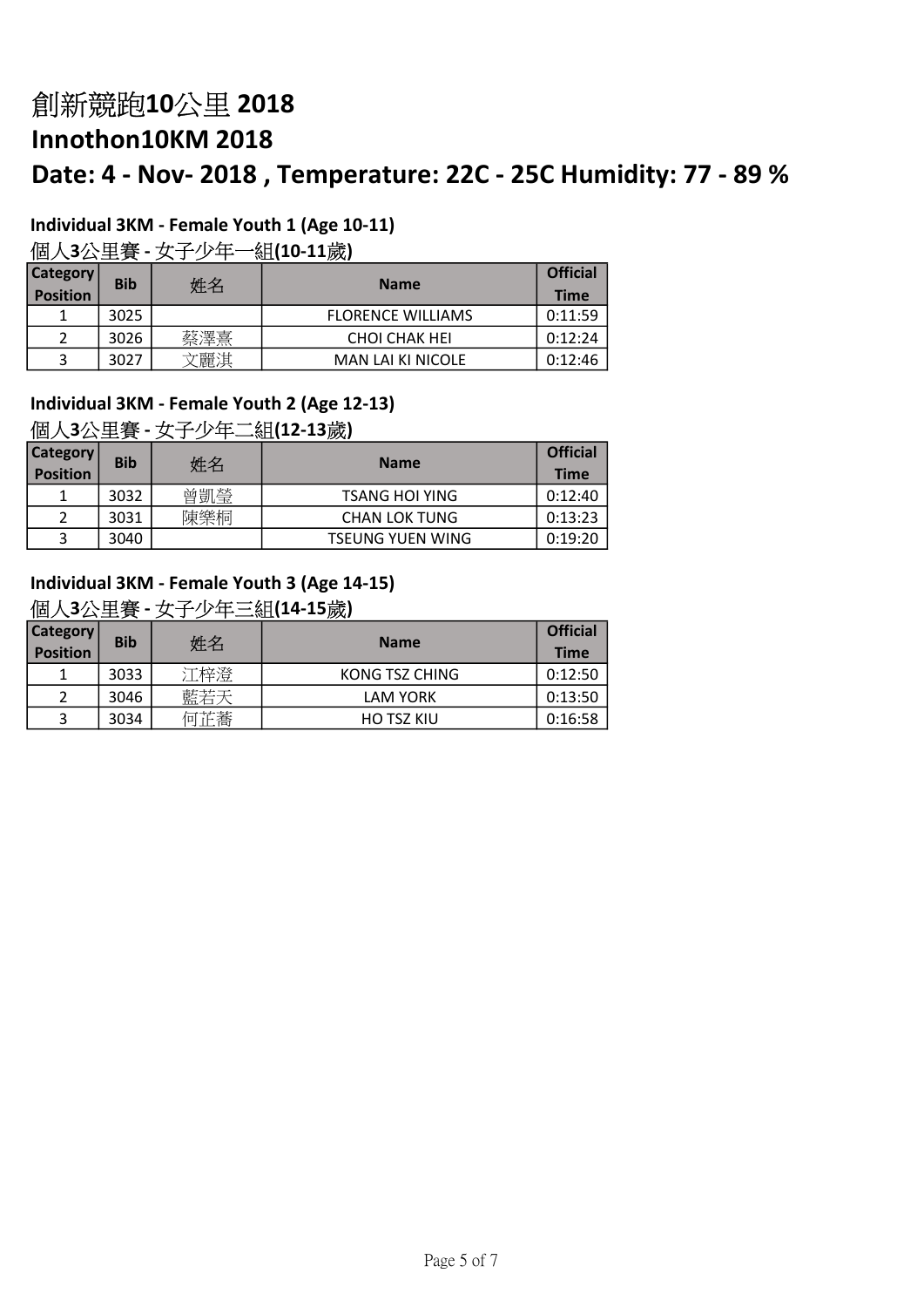# Individual 3KM - Male Youth 1 (Age 10-11)

# 個人3公里賽 - 男子少年一組(10-11歲)

| <b>Category</b><br><b>Position</b> | <b>Bib</b> | 姓名  | <b>Name</b>   | <b>Official</b><br><b>Time</b> |
|------------------------------------|------------|-----|---------------|--------------------------------|
|                                    | 3002       |     | LOO OWEN      | 0:12:12                        |
|                                    | 3005       | 黃健朗 | WONG KIN LONG | 0:13:18                        |
|                                    | 3041       | 朱政諺 | CHU CHING YIN | 0:13:54                        |

# Individual 3KM - Male Youth 2 (Age 12-13)

## 個人3公里賽 - 男子少年二組(12-13歲)

| <b>Category</b><br><b>Position</b> | <b>Bib</b> | 姓名  | <b>Name</b>         | <b>Official</b><br><b>Time</b> |
|------------------------------------|------------|-----|---------------------|--------------------------------|
|                                    | 3036       |     | <b>YIP JAN</b>      | 0:10:15                        |
|                                    | 3013       | 葉子軒 | YIP TSZ HIN SEAN    | 0:10:35                        |
| 3                                  | 3011       | 蔡古節 | <b>TSOI GU CHIT</b> | 0:10:52                        |

## Individual 3KM - Male Youth 3 (Age 14-15)

#### 個人3公里賽 - 男子少年三組(14-15歲)

| <b>Category</b><br><b>Position</b> | <b>Bib</b> | 姓名  | <b>Name</b>            | <b>Official</b><br><b>Time</b> |
|------------------------------------|------------|-----|------------------------|--------------------------------|
|                                    | 3020       | 宋炎麟 | <b>SUNG YIM LUN</b>    | 0:09:28                        |
|                                    | 3024       |     | KUMAR AMAN             | 0:10:02                        |
| 3                                  | 3044       | 李焯榛 | LEE CHEUK CHUN AMBROSE | 0:10:03                        |